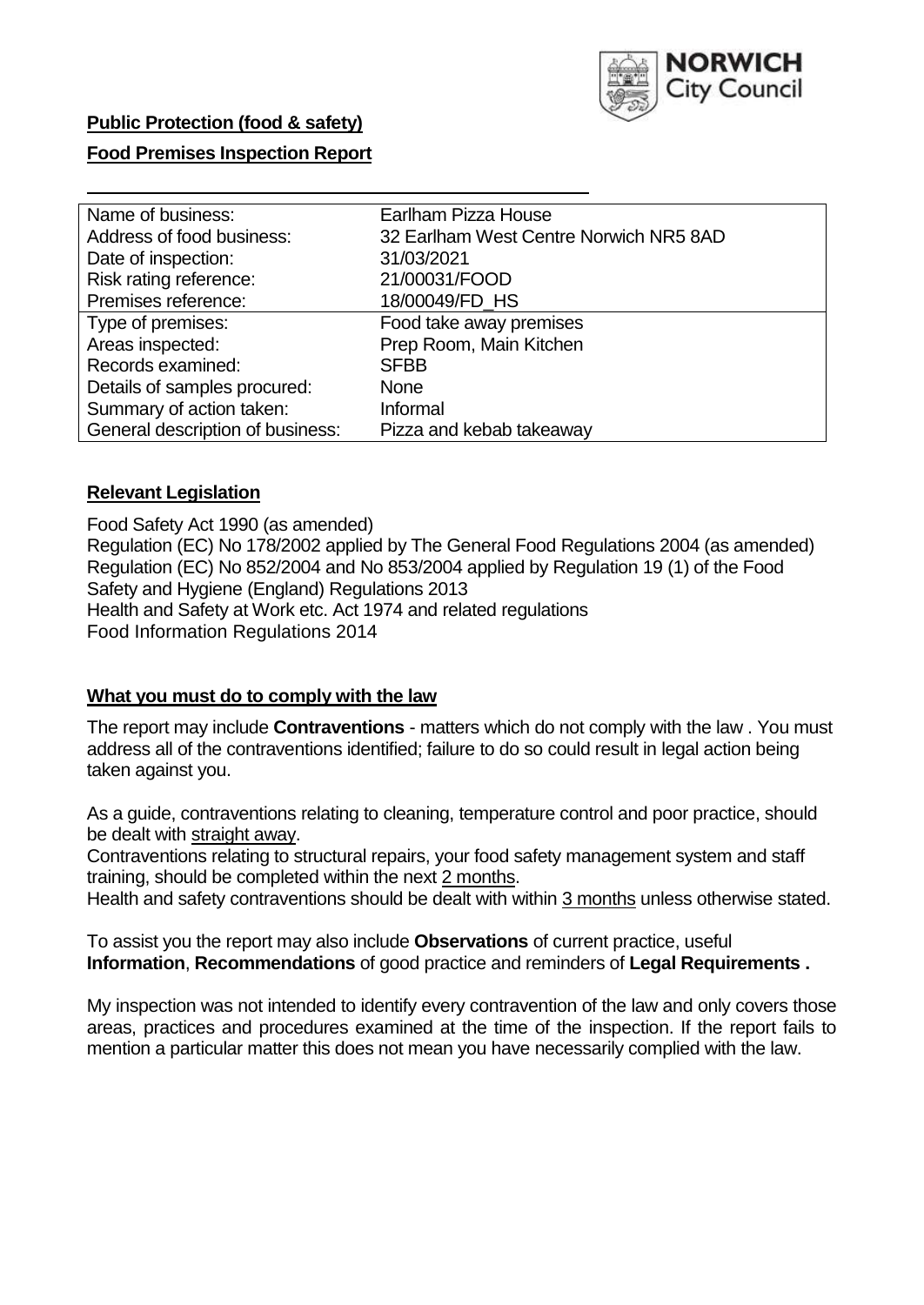# **FOOD SAFETY**

# **How we calculate your Food Hygiene Rating:**

 The food safety section has been divided into the three areas which you are scored against for the hygiene rating: 1. food hygiene and safety procedures, 2. structural requirements and 3. confidence in management/control procedures. Each section begins with a summary of what was observed and the score you have been given. Details of how these scores combine to produce your overall food hygiene rating are shown in the table.

| <b>Compliance Area</b>                     |          |                  |           | <b>You Score</b> |               |    |           |                 |          |  |  |
|--------------------------------------------|----------|------------------|-----------|------------------|---------------|----|-----------|-----------------|----------|--|--|
| Food Hygiene and Safety                    |          |                  |           | $\Omega$         | 5             | 10 | 15        | 20              | 25       |  |  |
| <b>Structure and Cleaning</b>              |          |                  | $\Omega$  | 5                | 10            | 15 | 20        | 25              |          |  |  |
| Confidence in management & control systems |          |                  | $\Omega$  | 5                | 10            | 15 | 20        | 30 <sup>°</sup> |          |  |  |
|                                            |          |                  |           |                  |               |    |           |                 |          |  |  |
| <b>Your Total score</b>                    | $0 - 15$ | 20               | $25 - 30$ |                  | $35 - 40$     |    | $45 - 50$ |                 | > 50     |  |  |
| <b>Your Worst score</b>                    | 5        | 10 <sup>10</sup> | 10        |                  | 15            |    | 20        |                 |          |  |  |
|                                            |          |                  |           |                  |               |    |           |                 |          |  |  |
| <b>Your Rating is</b>                      | 5        | $\overline{4}$   |           | 3                | $\mathcal{P}$ |    |           |                 | $\Omega$ |  |  |

Your Food Hygiene Rating is 3 - a generally satisfactory standard

# **1. Food Hygiene and Safety**

 generally you have satisfactory food handling practices and procedures and adequate Food hygiene standards are generally satisfactory and maintained. There is evidence of some non-compliance with legal requirements. Some lapses are evident however control measures to prevent cross-contamination are in place. The contraventions require your attention; although not critical to food safety they may become so if not addressed. **(Score 10)** 

 $000000$ 

# Contamination risks

 of cross-contamination with foodborne bacteria from raw meat or unwashed fruits and **Contravention** The following exposed ready-to-eat food and or its packaging to the risk vegetables:

 the same containers were being used for both raw food i.e chicken and ready-to-eat foods i.e prepared lettuce

 dishwasher cycle. Separate equipment and utensils must be provided. Such **Contravention** You could not demonstrate effective disinfection of equipment and utensils used for both raw and ready-to-eat foods, either by heat or an adequate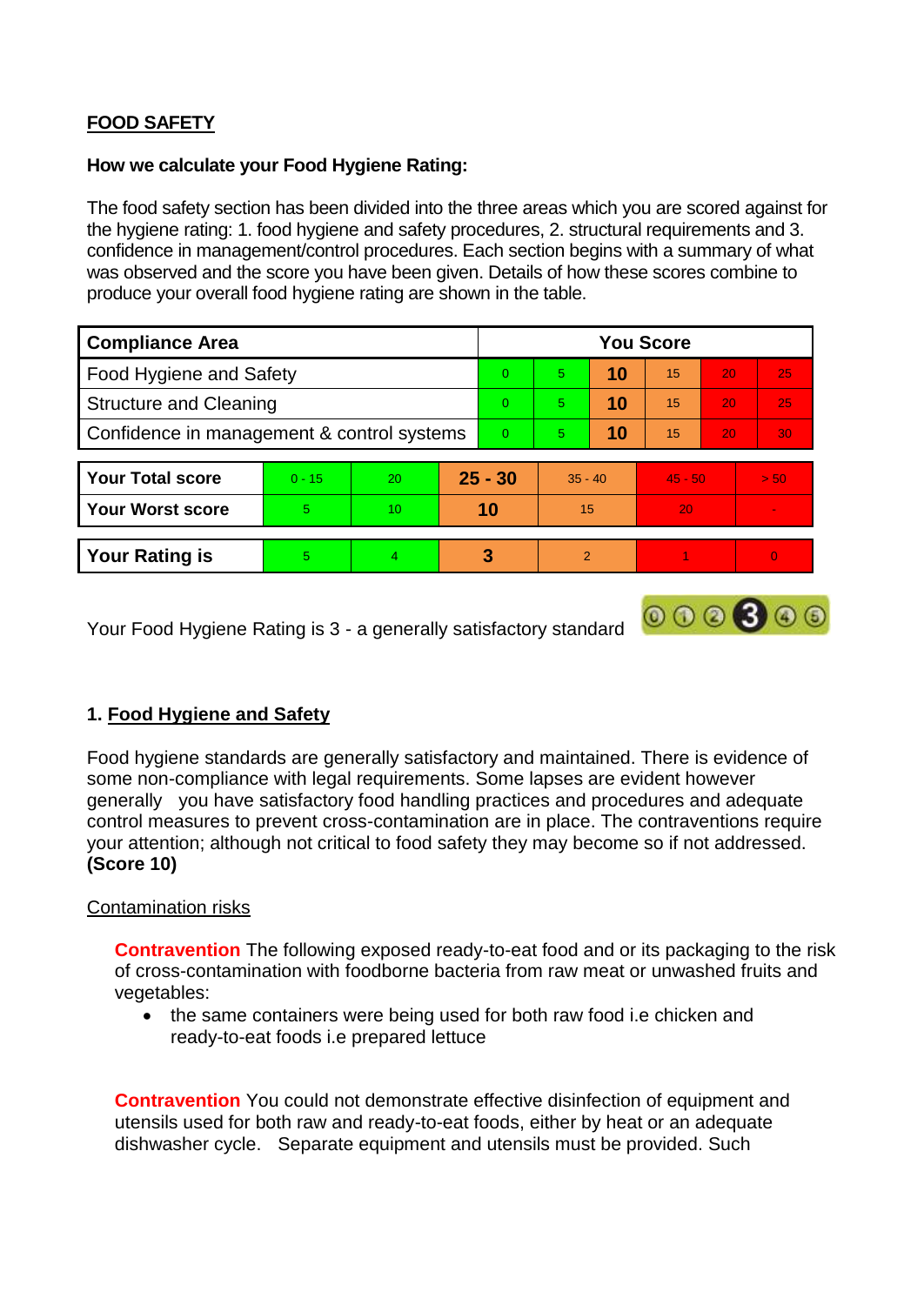equipment should be easily identifiable (e.g. colour coded) and must be stored and washed separately.

- food storage containers
- tongs

 be protected from any contamination likely to render it unfit for human consumption, injurious to health or contaminated in such a way that it would be unreasonable to **Legal Requirement** At all stages of production, processing and distribution, food must expect it to be consumed in that state.

### Hand-washing

**Contravention** The following indicated that hand-washing was not suitably managed::

- the hot water was too hot for comfortable hand washing, supply a plug
- the drainage to the wash hand basin was inadequate (slow to drain)

### Personal Hygiene

 made difficult for food handlers to maintain sufficiently high standards of personal **Contravention** The following are examples of poor personal hygiene or where it was cleanliness:

• staff were not wearing suitable protective clothing

 **Legal Requirement** All persons in food handling areas must wear suitable, clean, and where appropriate protective clothing.

 Remind all food handlers of the need to wash their hands before starting or returning to **Legal Requirement** Regular hand washing is important for personal cleanliness. work, and specifically:

- After using the toilet;
- After handling rubbish;
- After smoking;
- After taking a break:
- After handling raw food

#### Temperature Control

**Contravention** The following evidence indicated there was a risk of bacteria growing on food:

- grated cheese was being stored uncovered at ambient temperature
- the temperature of the table top fridge storing pizza toppings was reading  $9^{\circ}C$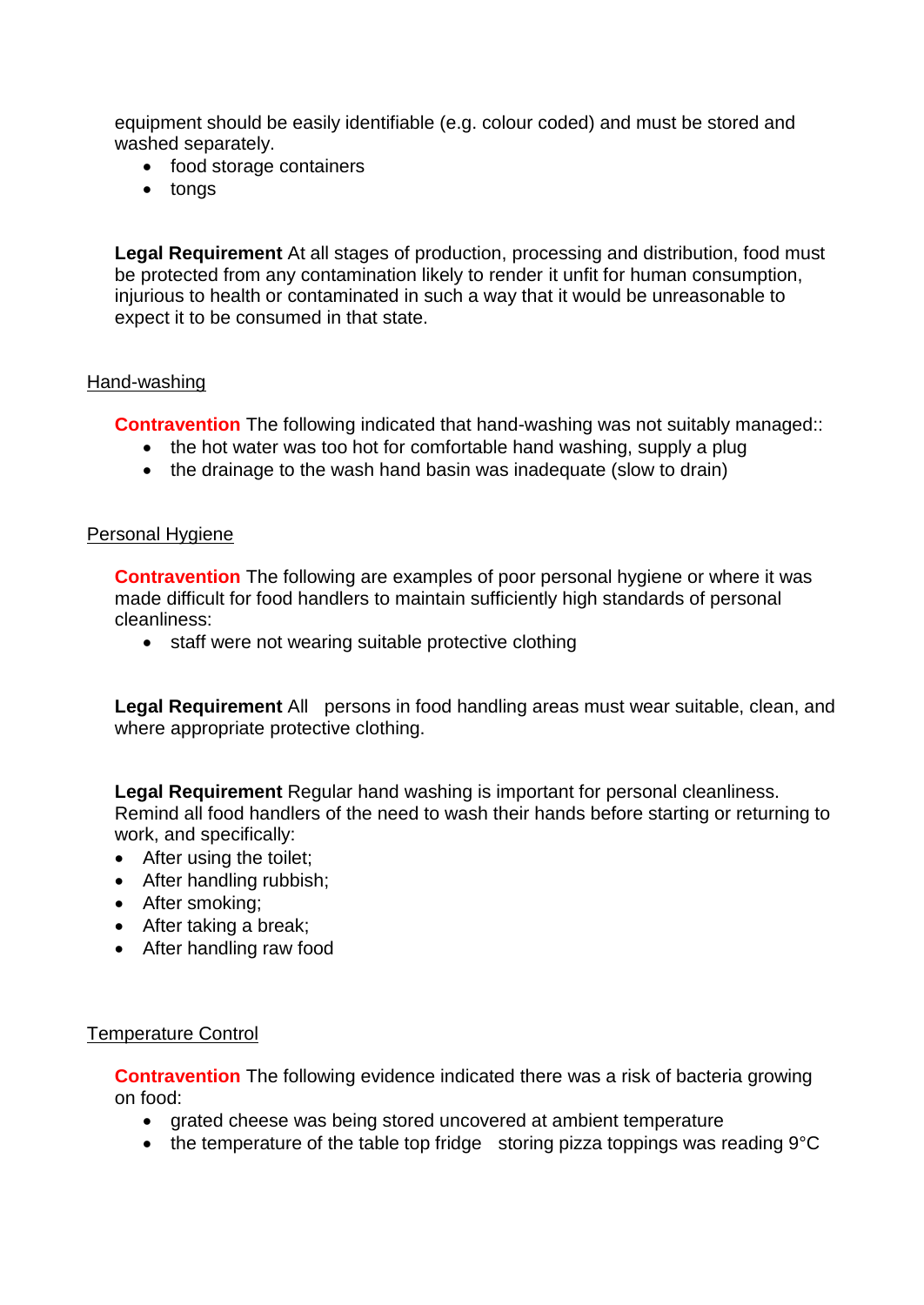hours you must be able to demonstrate your system for ensuring food is either sold, **Legal Requirement** If you rely on selling COLD food (displayed over 8°C) within four placed under refrigeration, or discarded, before the four hours have elapsed.

 **Legal Requirement** Keep the lid to the table top fridge storing pizza toppings closed to maintain temperatures below 8°C

**Information** Sauces were noted stored at room temperature. The manufacture's recommendation is that such products are refrigerated once open

# Unfit food

 need to be used by or discarded, to ensure the food is fit for consumption. I recommend you apply labels which give a date that is 2 days after the day of production e.g. if food **Recommendation** You should have a system to identify when open or prepared foods is opened on Monday it should be used by the end of Wednesday (an exception is rice which should not be kept longer than 24 hours)

# Poor Practices

 **Contravention** The following matters represented poor practice and if allowed to continue may cause food to become contaminated or lead to its deterioration:

 $\bullet$  storing high risks foods above  $8^{\circ}$ C

# **2. Structure and Cleaning**

 The structure facilities and standard of cleaning and maintenance are of a generally adequate. The contraventions require your attention; although not critical to food safety satisfactory standard but there are some repairs and/or improvements which are required in order for you to comply with the law. Pest control and waste disposal provisions are they may become so if not addressed. **(Score 10)** 

#### Cleaning of Structure

**Contravention** The following items were dirty and require more frequent and thorough cleaning:

- floor wall junctions
- around equipment feet
- behind and under equipment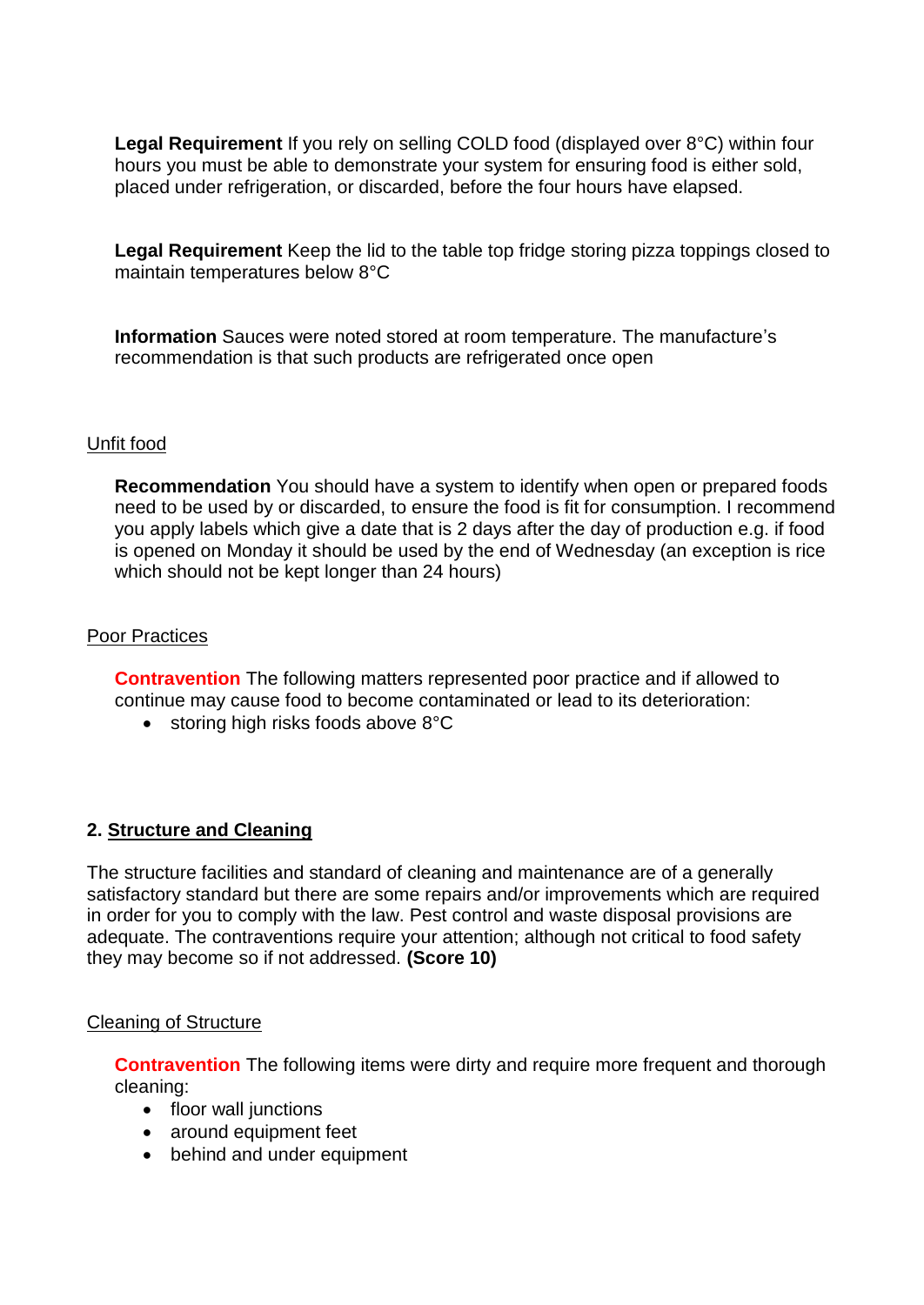# Cleaning of Equipment and Food Contact Surfaces

**Contravention** The following items are dirty and must be cleaned:

- fridge and freezer seals
- can opener
- food storage containers
- lids to the sauce bottles
- side to undercounter stainless steel fridge

# Cleaning Chemicals / Materials / Equipment and Methods

**Observation** I was pleased to see that your cleaning materials, methods and equipment were able to minimise the spread of harmful bacteria between surfaces.

# **Maintenance**

**Contravention** The following had not been suitably maintained and must be repaired or replaced:

- floor surfaces
- split seals to fridges
- cold tap to wash hand basin
- shelf to undercounter fridge in the front servery
- broken wall tiles
- drainage to the wash hand basin
- lids to chest freezer

# Facilities and Structural provision

**Contravention** The following facilities were inadequate and must be improved:

door left open to wc. This door must be kept closed at all times

 must be installed immediately to reduce nuisance from odours and avoid grease **Contravention** Filters were missing from their position in the canopy. Appropriate filters accumulation in inaccessible parts of the ducting. These were replaced in my presence

 **Recommendation** A plastic diffuser cover is recommended on all fluorescent strip lighting. These can be removed for cleaning and will help contain glass fragments in the event of a breakage

# **Pest Control**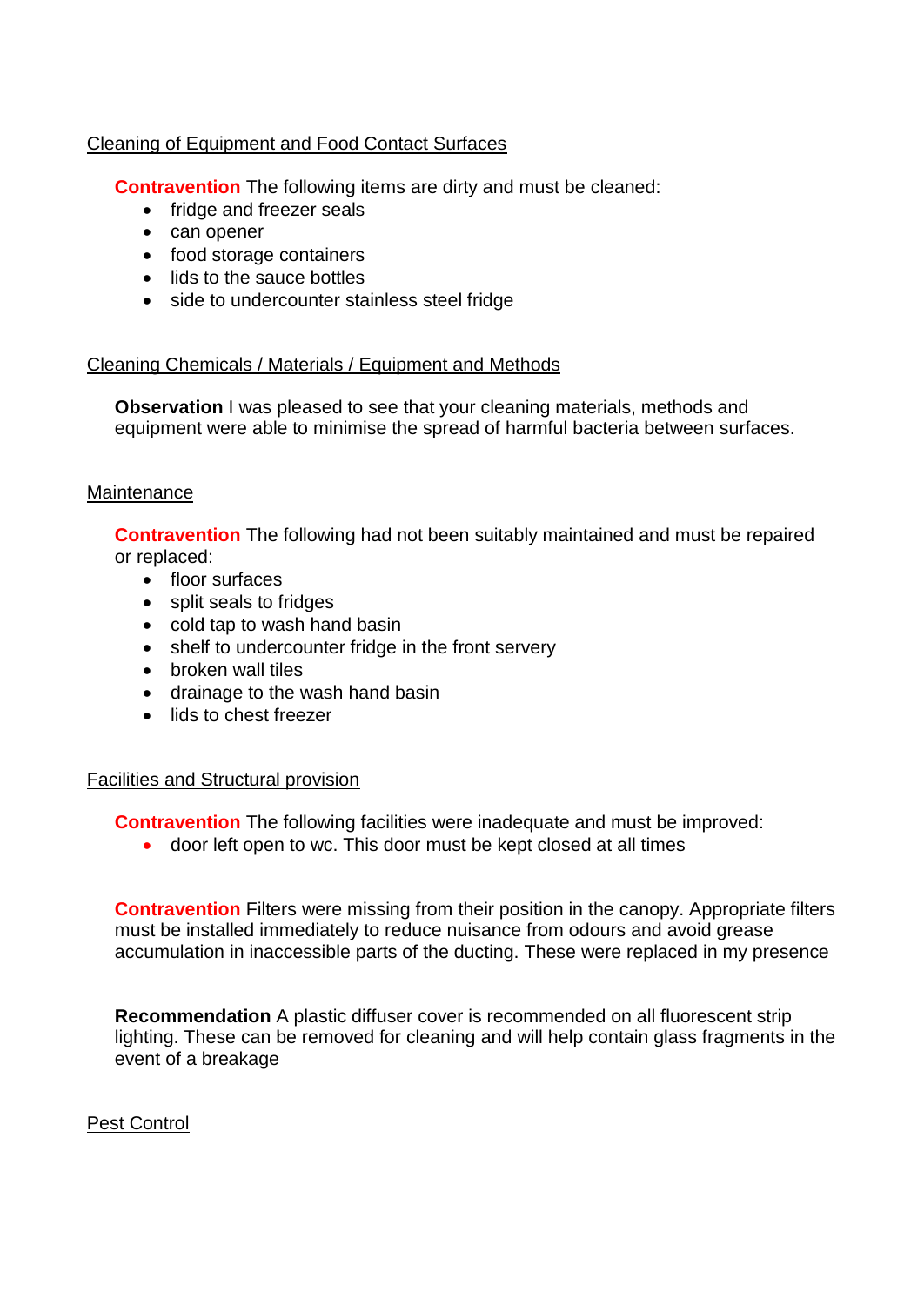R**ecommendation** provide fly screens to openable windows and external doors in rooms in which food is prepared and handled

# **3. Confidence in Management**

There are generally satisfactory food safety controls in place although there is evidence of some non-compliance with the law. The contraventions require your attention; although not critical to food safety they may become so if not addressed. **(Score 10)** 

# Type of Food Safety Management System Required

 **Observation** Your Safer Food Better Business pack was in a muddle and needs to be put in order

# Food Hazard Identification and Control

**Contravention** The following pre-requisites have not been met and this means that your food safety management system will be ineffective:

Staff hygiene and training is inadequate

**Contravention** You have not identified these food hazards or the methods of control at critical points in your operation:

**cross-contamination** 

 intended to show you have identified the hazards to food and what you must do to control them. The following Safe Methods were either missing from your SFBB pack or **Contravention** The Safe Methods in your Safer Food Better Business (SFBB) pack are had not been completed appropriately:

• Cleaning

# Proving Your Arrangements are Working Well

**Contravention** You are not working to the following safe methods in your SFBB pack:

- cross contamination/ physical or chemical contamination
- personal hygiene / hand-washing
- training records / supplier lists
- cleaning schedule

# **Traceability**

**Observation** Your records were such that food could easily be traced back to its supplier.